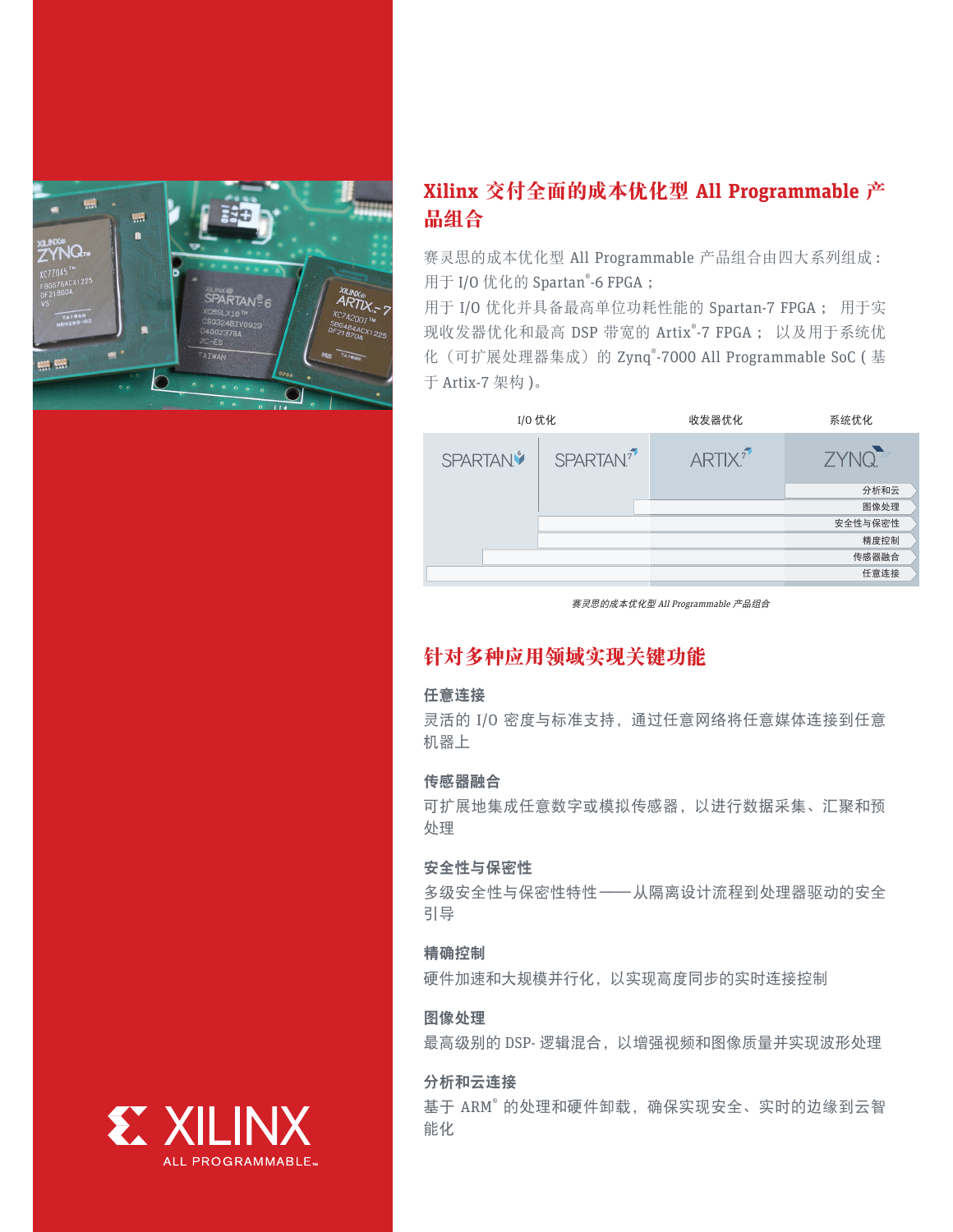## 针对成本、带宽、功耗和集成度而优化的产品组合

## **Spartan-6 FPGA**

针对连接功能的 I/O 优化

| <b>I/O 优化</b><br>· 较高的 I/O- 逻辑和 I/O- 封装比<br>• 800Mb/s DDR3 接口<br>• 1,080Mb/s LVDS I/O             | 功耗削减技术<br>• 睡眠模式和低功耗模式<br>• 基于用户的关断 / 唤醒<br>• 电压扩展                                          | 成本优化<br>• 硬化的 DDR 控制器、PCIe®<br>• 焊线封装<br>· 针对 2 个 PCB 层而优化 |  |
|---------------------------------------------------------------------------------------------------|---------------------------------------------------------------------------------------------|------------------------------------------------------------|--|
| <b>Spartan-7 FPGA</b><br>针对最高单位功耗性能连接的 I/O 优化                                                     |                                                                                             |                                                            |  |
| I/0 优化<br>· 多达 400 个 I/0, 100,000 个逻辑<br>单元<br>• 800Mb/s DDR3、1.25Gbs LVDS<br>• 独有的 28nm 8x8mm 封装 | 最高的 Spartan 单位功耗性能<br>• 功耗是 Spartan-6 的一半<br>• 功率分档、电压扩展<br>· 用 Vivado® 设计工具实现同类最佳<br>的结果质量 | 成本优化<br>• 成本最低的 7 系列产品<br>• 集成的模拟混合信号<br>· 针对 2 个 PCB 层而优化 |  |
| <b>Artix-7 FPGA</b><br>针对高带宽应用的收发器优化                                                              |                                                                                             |                                                            |  |
| 收发器优化<br>· 较高的 I/O- 逻辑和 I/O- 封装比<br>• 800Mb/s DDR3 接口<br>• 1,080Mb/s LVDS I/O                     | 最佳的信号处理性能<br>· 最高的 DSP-逻辑比<br>· 在 628MHz 频率下具有同类最佳的<br><b>DSP FMAX</b><br>· 高效的 25x18 宽乘法器  | 成本优化<br>• 集成式 PCIe Gen2<br>• 集成的模拟混合信号<br>· 低成本 10x10 封装   |  |
| Zynq-7000 All Programmable SoC ( 基于 Artix-7 FPGA 的架构 )<br>针对可扩展处理器集成的系统优化                         |                                                                                             |                                                            |  |
| 系统优化<br>• 基于 ARM 的可扩展平台<br>• 单核或双核 ARM Cortex TM -A9<br>· 可扩展的 FPGA 逻辑密度                          | 全面的生态系统<br>· 广泛的 OS 支持<br>• 熟悉的嵌入式工具<br>• 丰富的开发板与套件                                         | 成本优化<br>• 产品组合中的最高集成度<br>• 低成本的入门级 ARM SoC<br>• 软硬件现场升级    |  |